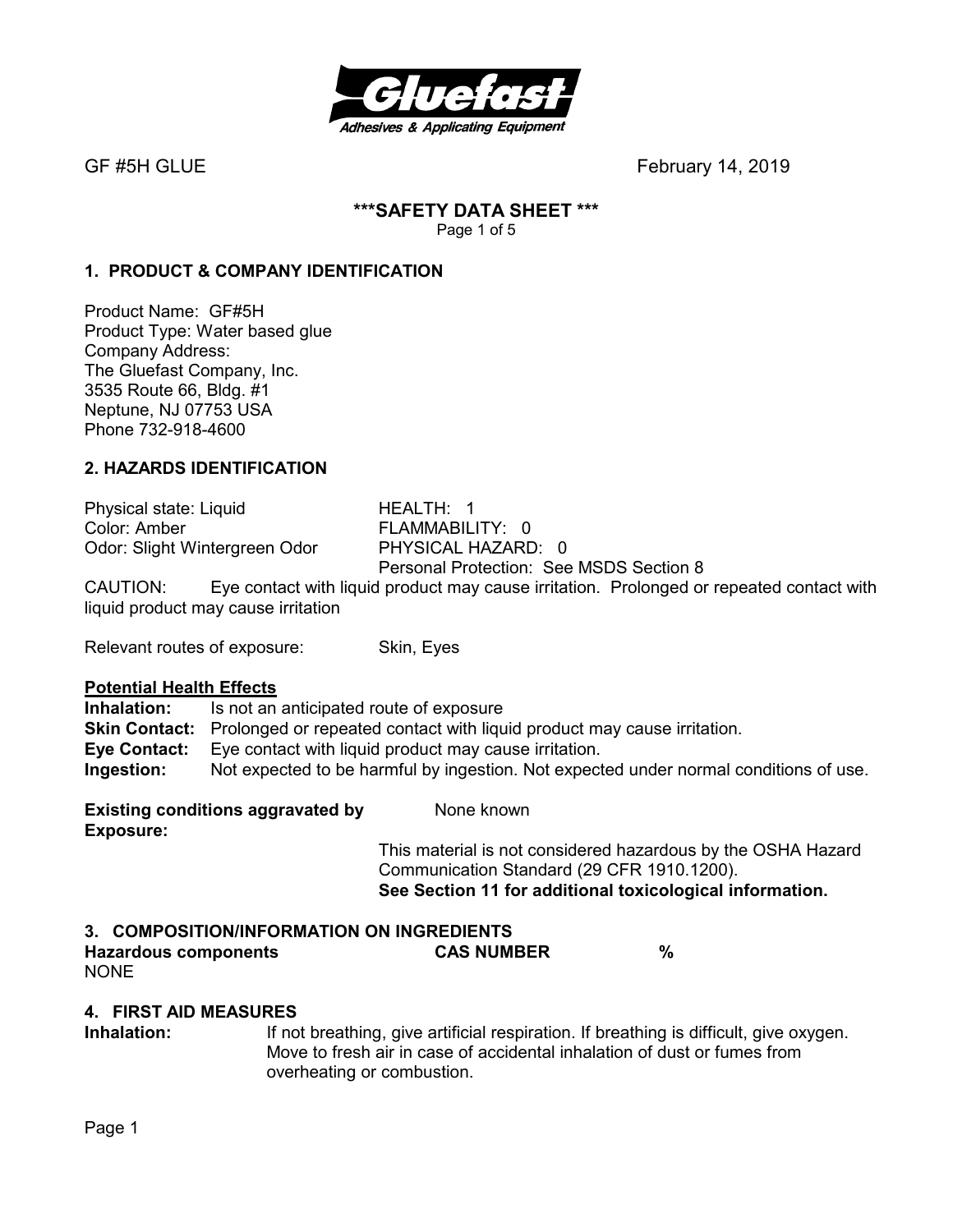

#### **\*\*\*SAFETY DATA SHEET \*\*\***

Page 2 of 5

**Skin contact:** Wash affected area with soap and water. Launder contaminated clothing before reuse. **Eye contact:** Flush immediately with water for 15 minutes. Consult a physician if irritation persists.

**Ingestion:** If person can swallow, give one glass of water or milk. Do not induce vomiting. Get immediate medical attention. Never give anything by mouth to an unconscious person

| <b>5. FIRE FIGHTING MEASURES</b>      |                                                                                                                                       |
|---------------------------------------|---------------------------------------------------------------------------------------------------------------------------------------|
| Flash point:                          | Non Flammable                                                                                                                         |
| Auto ignition temperature:            | Not applicable                                                                                                                        |
| Flammable/Explosive limits - lower:   | Not applicable                                                                                                                        |
| Flammable/Explosive limits - upper:   | Not applicable                                                                                                                        |
| <b>Extinguishing media:</b>           | Non-flammable in liquid state; use water spray (fog),<br>foam, dry chemical or carbon dioxide on dried product.                       |
| Special firefighting procedures:      | Fire fighters should wear positive pressure self-contained<br>breathing apparatus (SCBA). Wear full protective clothing.              |
| Unusual fire or explosion hazards:    | There is the possibility of pressure build-up in closed<br>containers when heated. Water spray may be used to<br>cool the containers. |
| <b>Hazardous combustion products:</b> | Incomplete combustion can yield low molecular weight<br>hydrocarbons, carbon monoxide.                                                |

#### **6. ACCIDENTAL RELEASE MEASURES**

Dike if necessary, contain spill with inert absorbent and transfer to containers for disposal. Keep spilled product out of sewers, watersheds or water systems

| <b>Environmental precautions:</b> | Do not allow material to contaminate ground water system.<br>No special environmental precautions required.                                                                                                                |
|-----------------------------------|----------------------------------------------------------------------------------------------------------------------------------------------------------------------------------------------------------------------------|
| <b>Clean-up methods:</b>          | Keep unnecessary personnel away. Ensure adequate<br>ventilation. Wear appropriate protective equipment and<br>clothing during clean-up. Dispose of contaminated<br>material as waste according to item 13.                 |
| 7. HANDLING AND STORAGE           |                                                                                                                                                                                                                            |
| Handling:                         | Wear appropriate protective equipment when working with<br>this product.                                                                                                                                                   |
| Storage:                          | Store at room temperature. Rotate stock using<br>oldest material first. Although this product is<br>freeze thaw stable, it should be stored in an area<br>that will keep it from freezing. Shelf life is twelve<br>months. |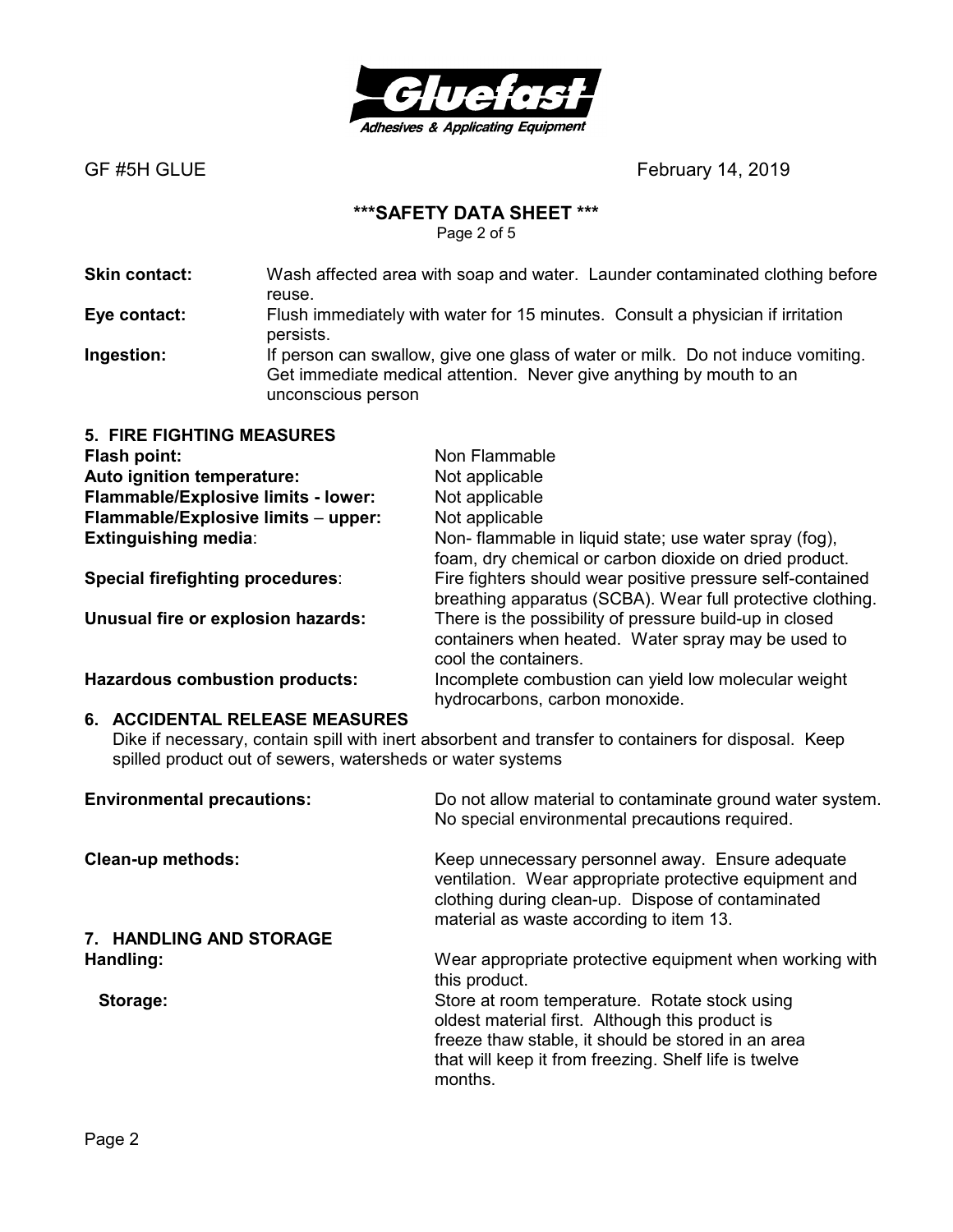

#### **\*\*\*SAFETY DATA SHEET \*\*\***  Page 3 of 5

#### **8. EXPOSURE CONTROLS/PERSONAL PROTECTION**

**Employers should complete an assessment of all workplaces to determine the need for, and selection of, proper exposure controls and protective equipment for each task performed.** 

| <b>Hazardous components</b>             | <b>ACGIH TLV</b>                         |      | <b>OSHA PELI AIHA WEELI</b>                                                                               | <b>OTHER</b> |
|-----------------------------------------|------------------------------------------|------|-----------------------------------------------------------------------------------------------------------|--------------|
| None                                    | None                                     | None | None                                                                                                      | None         |
|                                         |                                          |      |                                                                                                           |              |
| <b>Engineering controls:</b>            |                                          |      | General room ventilation is usually adequate. Local                                                       |              |
|                                         |                                          |      | exhaust ventilation is recommended when general                                                           |              |
|                                         |                                          |      | ventilation is not sufficient to control airborne                                                         |              |
|                                         | contamination.                           |      |                                                                                                           |              |
| <b>Respiratory protection:</b>          |                                          |      | No personal respiratory protective equipment normally                                                     |              |
|                                         |                                          |      | required. Where the potential exists for exposure to<br>decomposition products due to heating or elevated |              |
|                                         |                                          |      | temperatures, wear NIOSH approved respiratory                                                             |              |
|                                         |                                          |      | protection as appropriate. Observe OSHA regulations                                                       |              |
|                                         | for respiratory use (29 CFR 1910.134).   |      |                                                                                                           |              |
| <b>Eyeface protection:</b>              |                                          |      | Safety goggles or safety glasses with side shields. Full                                                  |              |
|                                         |                                          |      | face protection should be used if the potential for                                                       |              |
|                                         | splashing or spraying of product exists. |      |                                                                                                           |              |
| <b>Skin protection:</b>                 |                                          |      | Use impermeable gloves and protective clothing as                                                         |              |
|                                         |                                          |      | necessary to prevent skin contact. Wear suitable                                                          |              |
|                                         | protective clothing.                     |      |                                                                                                           |              |
| 9. PHYSICAL AND CHEMICAL PROPERTIES     |                                          |      |                                                                                                           |              |
| <b>Physical state:</b>                  | Liquid                                   |      |                                                                                                           |              |
| Color:                                  | Amber                                    |      |                                                                                                           |              |
| Odor:                                   | Slight Wintergreen                       |      |                                                                                                           |              |
| <b>Odor threshold:</b>                  | Not available                            |      |                                                                                                           |              |
| Ph:                                     | $7-9$                                    |      |                                                                                                           |              |
| <b>Vapor Pressure:</b>                  | Not applicable                           |      |                                                                                                           |              |
| <b>Boiling Point/range:</b>             | Greater than 200°F (93°C)                |      |                                                                                                           |              |
| <b>Melting Point/range:</b>             | Not established                          |      |                                                                                                           |              |
| <b>Specific gravity:</b>                | 1.1                                      |      |                                                                                                           |              |
| Vapor density:                          | Not applicable                           |      |                                                                                                           |              |
| <b>Flash Point:</b>                     | Not applicable                           |      |                                                                                                           |              |
| Flammable/Explosive limits - lower:     | Not applicable                           |      |                                                                                                           |              |
| Flammable/Explosive limits - upper:     | Not applicable                           |      |                                                                                                           |              |
| <b>Autoignition temperature:</b>        | Not applicable                           |      |                                                                                                           |              |
| <b>Evaporation rate:</b>                | Not applicable                           |      |                                                                                                           |              |
| <b>Solubility in water:</b>             | <b>Miscible</b>                          |      |                                                                                                           |              |
| Partition coefficient (n-octanol/water) | Not available                            |      |                                                                                                           |              |
| <b>VOC content:</b>                     | <b>Essentially Zero</b>                  |      |                                                                                                           |              |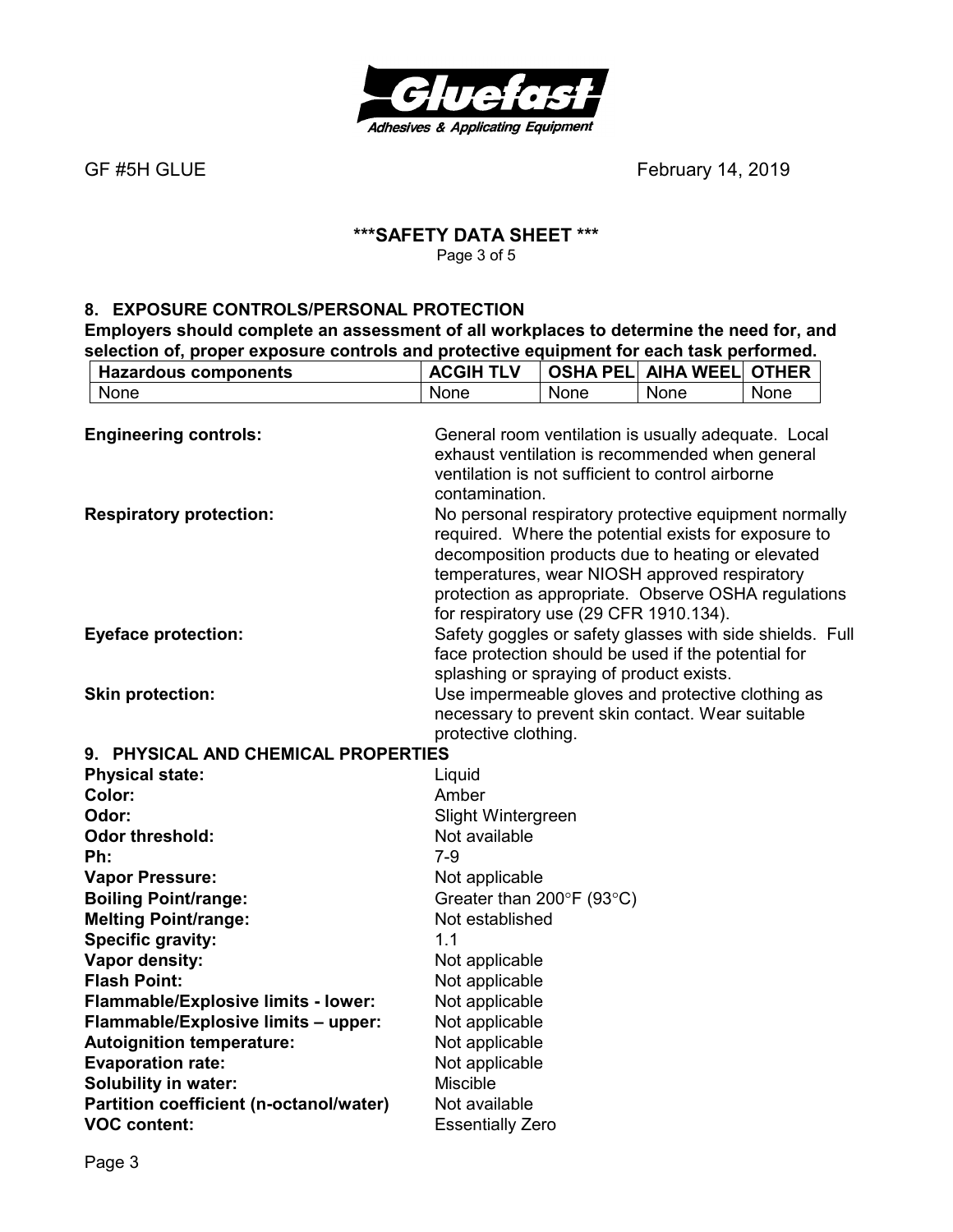

#### **\*\*\*SAFETY DATA SHEET \*\*\***

Page 4 of 5

#### **10. STABILITY AND REACTIVITY**

| Stability                        | <b>Stable</b>                                                                            |
|----------------------------------|------------------------------------------------------------------------------------------|
| Hazardous reactions:             | Will not occur.                                                                          |
| Hazardous decomposition products | Oxides of carbon                                                                         |
|                                  |                                                                                          |
| Incompatible materials:          | Contact with water reactive materials (such as oleum) can cause<br>exothermic reactions. |
| Conditions to avoid:             | Do not freeze.                                                                           |

#### **11. TOXICOLOGICAL INFORMATION**

| <b>Hazardous components</b> |             | NTB Carcinogen   IARC Carcinogen | <b>OSHA Carcinogen</b><br>(Specifically Regulated) |
|-----------------------------|-------------|----------------------------------|----------------------------------------------------|
| None                        | <b>None</b> | <b>None</b>                      | None                                               |
|                             |             |                                  |                                                    |
| <b>Hazardous components</b> |             | <b>Health Effects/</b>           |                                                    |
|                             |             | <b>Target Organs</b>             |                                                    |
| None                        |             | None                             |                                                    |

#### **12. ECOLOGICAL INFORMATION**

Ecological information: Not available

#### **13. DISPOSAL CONSIDERATIONS**

| Information provided is for unused product only. |                                                                                                                                                                                                                                                 |  |
|--------------------------------------------------|-------------------------------------------------------------------------------------------------------------------------------------------------------------------------------------------------------------------------------------------------|--|
| Recommended method of disposal:                  | Legal disposition of wastes is the responsibility of the<br>owner/generator of the waste. Applicable federal, state<br>and/or local regulations must be followed during<br>treatment, storage, or disposal of waste containing this<br>product. |  |
| Hazardous waste number:                          | Not a RCRA hazardous waste.                                                                                                                                                                                                                     |  |
|                                                  |                                                                                                                                                                                                                                                 |  |

#### **14. TRANSPORT INFORMATION**

U.S. Department of Transportation Ground (49 CFR)

| Proper shipping name:                                                                     | GF5HGL, GF5HPL, GF5HDR                |
|-------------------------------------------------------------------------------------------|---------------------------------------|
| Hazard class or division:                                                                 | <b>None</b>                           |
| Identification number:                                                                    | <b>None</b>                           |
| Packing group:                                                                            | Carton, 5-gallon pail, 55-gallon drum |
| Product is not regulated, non-hazardous and not restricted for transport by air or water. |                                       |

Page 4